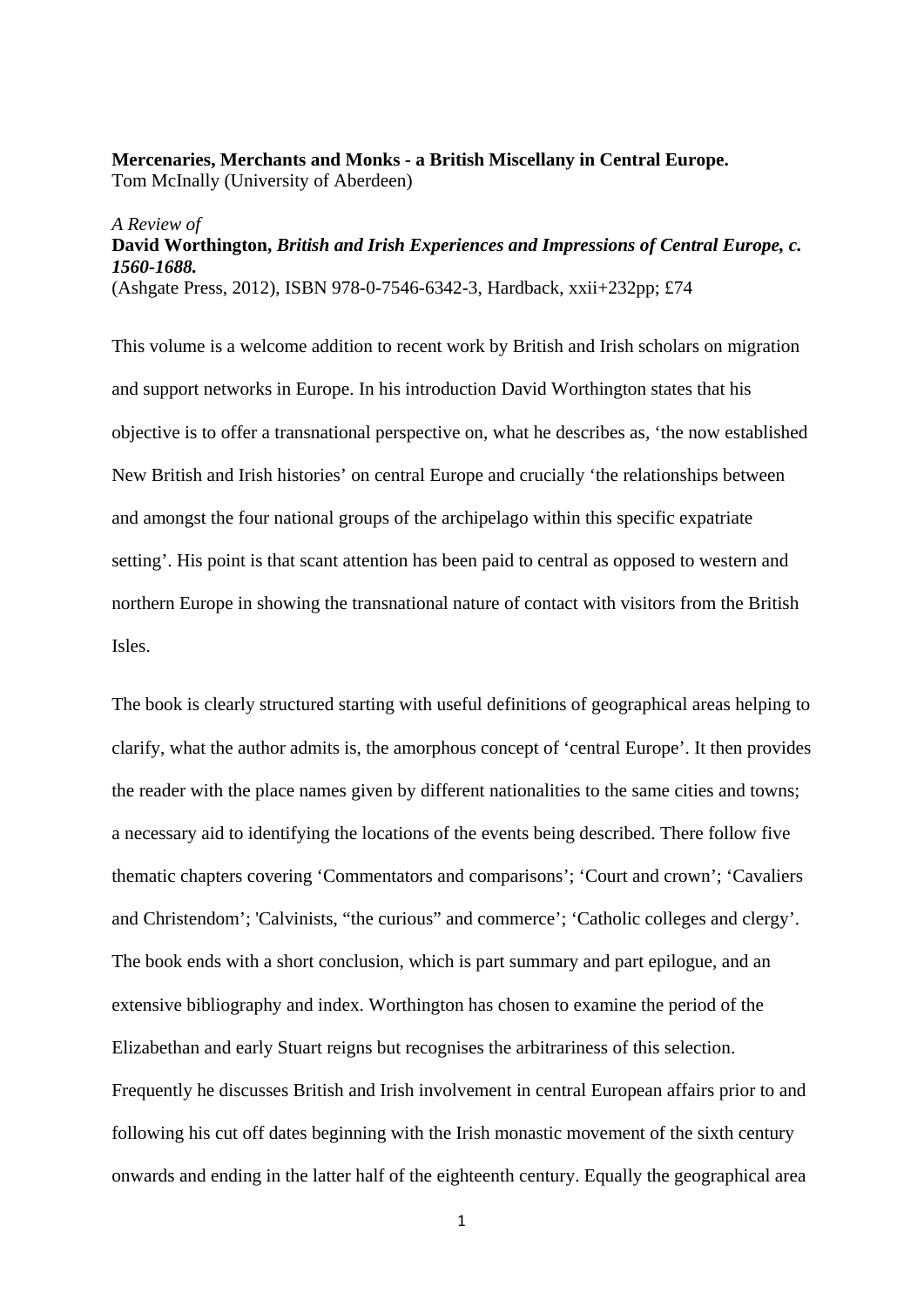of his discussion is occasionally extended to accommodate the extended networks and itinerant habits of many of his protagonists.

With such a large range in time and geography it is inevitable that the book is selective in the degree to which issues are examined. Some subjects have been dealt with more fully than others: for example the crown and court chapter deals extensively with ambassadorial contacts and provides a background to explain the interplay of politics between the courts particularly during the Thirty Years War. It is in dealing with this subject that Worthington's case for transnational perspectives is best argued. However, in the significant section on the Scottish Benedictine monasteries in Southern Germany he concentrates almost exclusively on the obsession of successive abbots with the 'recovery' of the medieval *Schottenstift* in Vienna. Such a variation in approach clearly has its limitations but Worthington's achievement is to cover a great deal of ground while sticking effectively to the remit he set himself which is no mean achievement given the paucity of known evidence describing transnational networks formed by British and Irish nationals in central Europe. He has overcome this deficiency by the eclectic nature of his sources which is perhaps the book's greatest strength. Their value is evident from the first chapter on early participants in the 'grand tour'. His sources range from contemporary publications to extracts from the diaries and journals of various travellers derived from archives in Poland, the Czech Republic and elsewhere on continental Europe as well as Britain and Ireland. Equally, later printed material referenced has been drawn from a wide range of European historiographies and languages. By describing Europeans' views of early tourists as well as giving the travellers' own accounts of the host countries Worthington produces a fresh multi-faceted perspective on this important area of contact. He has taken a similar approach on 'Cavaliers and Christendom' where he discusses the British and Irish participation in military affairs, returning to the theme of the Thirty Years War, and helps the reader gain an insight into the complex

2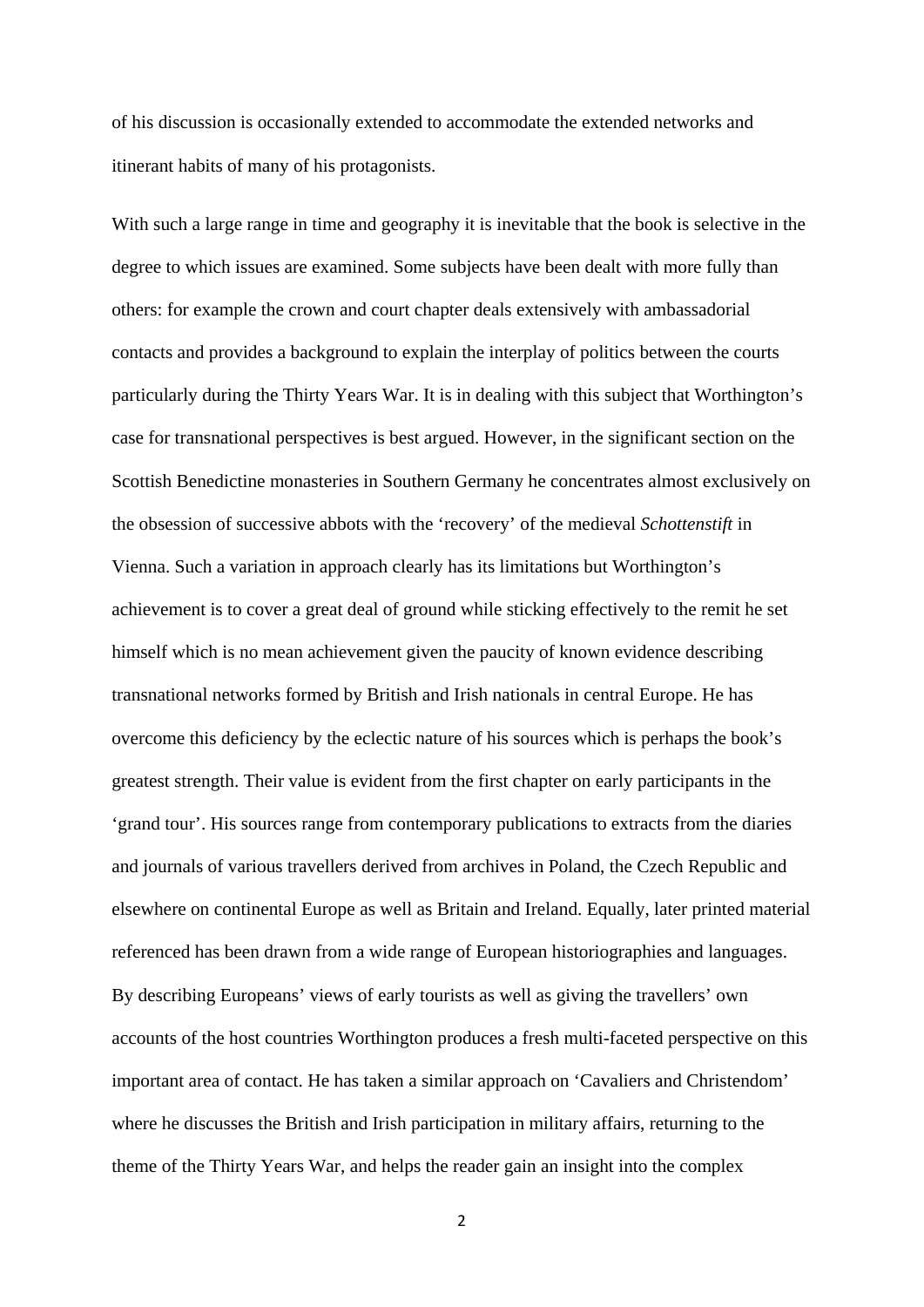involvement of mercenaries from the British Isles, illustrating how the Scots, Irish and English could act separately for the same and opposing sides as well as occasionally joining forces.

Because of the significant number of people involved and the long duration of their contact one of the most important themes which the book tackles is that of 'Catholic colleges and clergy'. The anti-Catholic laws at home made it necessary for Catholics to set up national colleges abroad to educate young men and train priests. Worthington gives an effective if incomplete account of this complex facet of British and Irish expatriate life. He is forced to concentrate on the work of the regular orders of clergy to the exclusion of secular priests who had no presence in central Europe. The Society of Jesus had almost complete control of higher education, particularly in the Holy Roman Empire. Other teaching orders such as the Benedictines struggled to secure a place in education against Jesuit opposition but the book's emphasis on patterns in central Europe inhibits a fuller discussion of the home nations' relationships with each other and their host communities in this matter. These colleges and clergy belonged to strong networks spread throughout Catholic Europe. Exclusion of dealings with Rome, France and Spain in particular creates an imbalance in understanding the relationships of the communities with each other and their host countries in central Europe. However, this omission does not detract from Worthington's analysis but does strengthen his call for further research.

The author is to be congratulated on this important contribution to an area of British and Irish history which hitherto has been covered only either in partial studies or by works covering broader areas of continental history. Its strength lies in its ability to provide readers new to this subject with an excellent overview and those more experienced with guidance on further reading through its extensive bibliography. In addition to the author's obvious scholarship, his writing style and thematic approach has resulted in a book which is a more enjoyable read

3